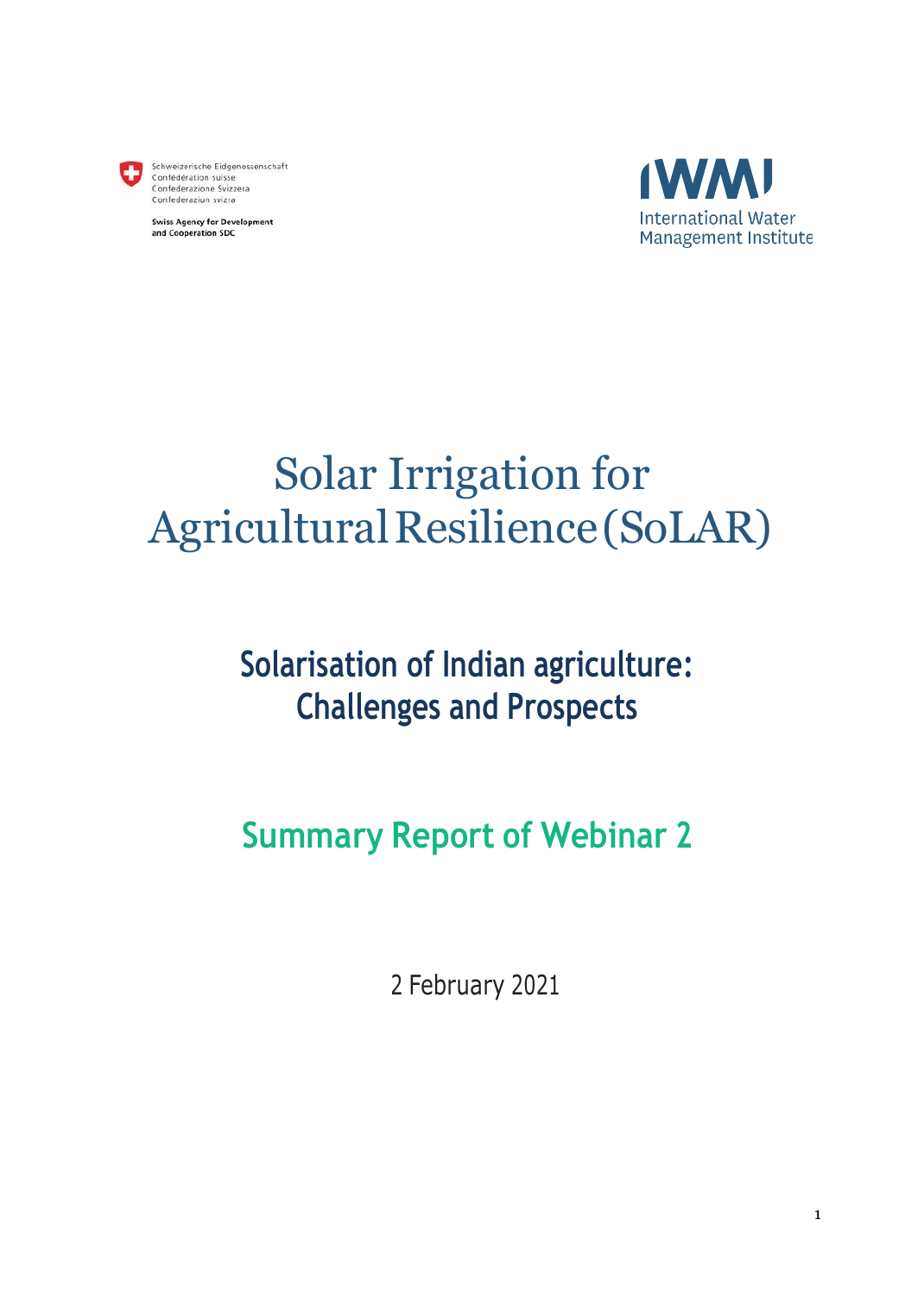### Table of Contents

| Top three takeaways from the webinar, and how and whether SoLAR future work can address them?14 |  |
|-------------------------------------------------------------------------------------------------|--|

### List of Tables

| Table 1: Schedule for Webinar 2 |    |
|---------------------------------|----|
| Table 2: Q&A with Neha Durga    |    |
| Table 3: Q&A with experts       | 6  |
| Table 4:Q&A with Abhishek Jain  | 11 |
| Table 5:Q&A with Priya Jadhav   | 12 |

## List of Abbreviations

| <b>IWMI</b>     | International Water Management Institute        |
|-----------------|-------------------------------------------------|
| <b>SIP</b>      | <b>Solar Irrigation Pumps</b>                   |
| <b>PM-KUSUM</b> | Pradhan Mantri Kisan Urja Suraksha evam Utthaan |
|                 | Mahabhiyan                                      |
| <b>CEEW</b>     | Council on Energy, Environment and Water        |
| <b>DISCOM</b>   | <b>Distribution Companies</b>                   |
| EBI             | <b>Evacuation Based Incentive</b>               |
| <b>FiT</b>      | Feed-in-Tariff                                  |
| <b>BLDC</b>     | <b>Brush Less Direct Current</b>                |
| <b>SWP</b>      | Solar Water Purifier                            |
| <b>PV</b>       | <b>Photo Voltaic</b>                            |
| <b>RPOS</b>     | Renewable Purchase Obligations                  |
| <b>RBI</b>      | Reserve Bank of India                           |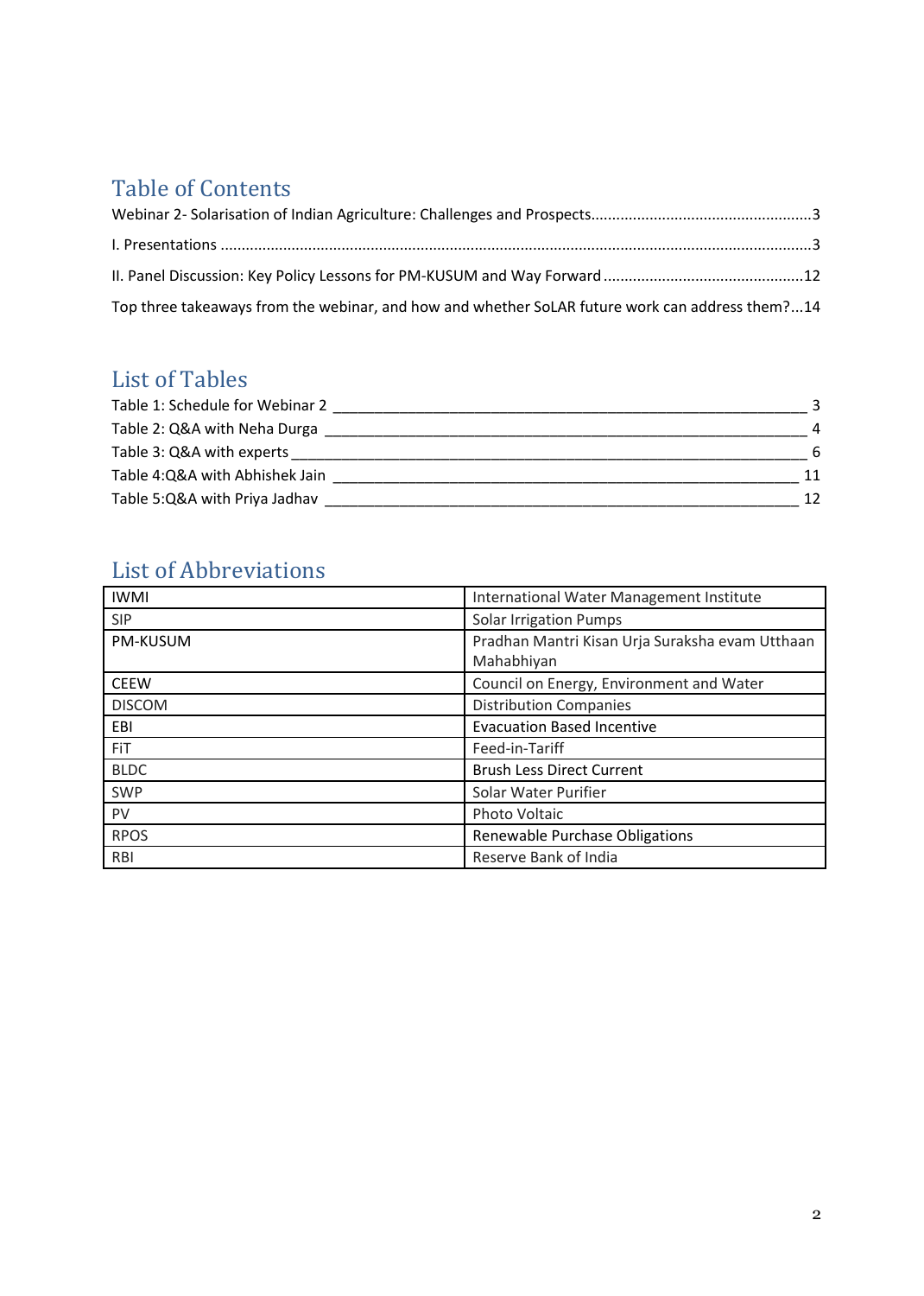#### <span id="page-2-0"></span>Webinar 2- Solarisation of Indian Agriculture: Challenges and Prospects

The region in focus for webinar 2 was India. Agriculture is the largest consumer of water in India, and the challenges and prospects associated with solarisation are intriguing. The topic was: 'Solarisation of Indian agriculture: Challenges and prospects' and was held on 2nd Feb 2, 2021. The session was moderated by Shilp Verma of IWMI and was divided into two sections of presentation and panel discussion, followed by a Q&A session.

#### <span id="page-2-2"></span>*Table 1: Schedule for Webinar 2*

| Date & time                     | <b>Presenters/Speakers</b> | <b>Panellist</b> |
|---------------------------------|----------------------------|------------------|
| 2 <sup>nd</sup> Feb 2021 (3:00- | Neha Durga                 | Tushaar Shah     |
| 5:00 PM IST)                    | Ashwin Gambhir             | Priya Jadhav     |
|                                 | Manjunatha AV              | Ganesh Neelam    |
|                                 | Siddharth Goel             | Nilanjan Ghose   |
|                                 | Ayan Deb                   | Divya Kashyap    |
|                                 | Anas Rahman                | Mohinder Gulati  |
|                                 | Mandvi Singh               |                  |
|                                 |                            |                  |

Recording of webinar 2: [https://www.youtube.com/watch?v=MJ5PZkJN\\_7k](https://www.youtube.com/watch?v=MJ5PZkJN_7k)

#### <span id="page-2-1"></span>I. Presentations

a) Evolution of Solar Irrigation in India: How did we get here? (Gujarat and Bihar)

#### *A presentation by Neha Durga, IWMI, India*

Solar irrigation has been evolving over the last decade. However, the policies framed, issues flagged, and the political economy aspects have mainly been energy-centric. Solar irrigation had remained financially unviable until 2014, when the Government of India announced the introduction of 100,000 solar pumps on the field. This was followed by the launch of a bouquet of policies in different states. NGOs and private organisations have strengthened the SIP space by providing the resources to launch pilots, innovative design models, and experiments to save water, increase farmer incomes, protect against climate change, and increase inclusivity.

With the establishment of the PM-KUSUM scheme, states introduced their schemes which were highly subsidised. This resulted in higher levels of uptake among farmers, but overall participation remained low. The problem remains that the discourse on SIPs and the execution of SIP expansion policies are still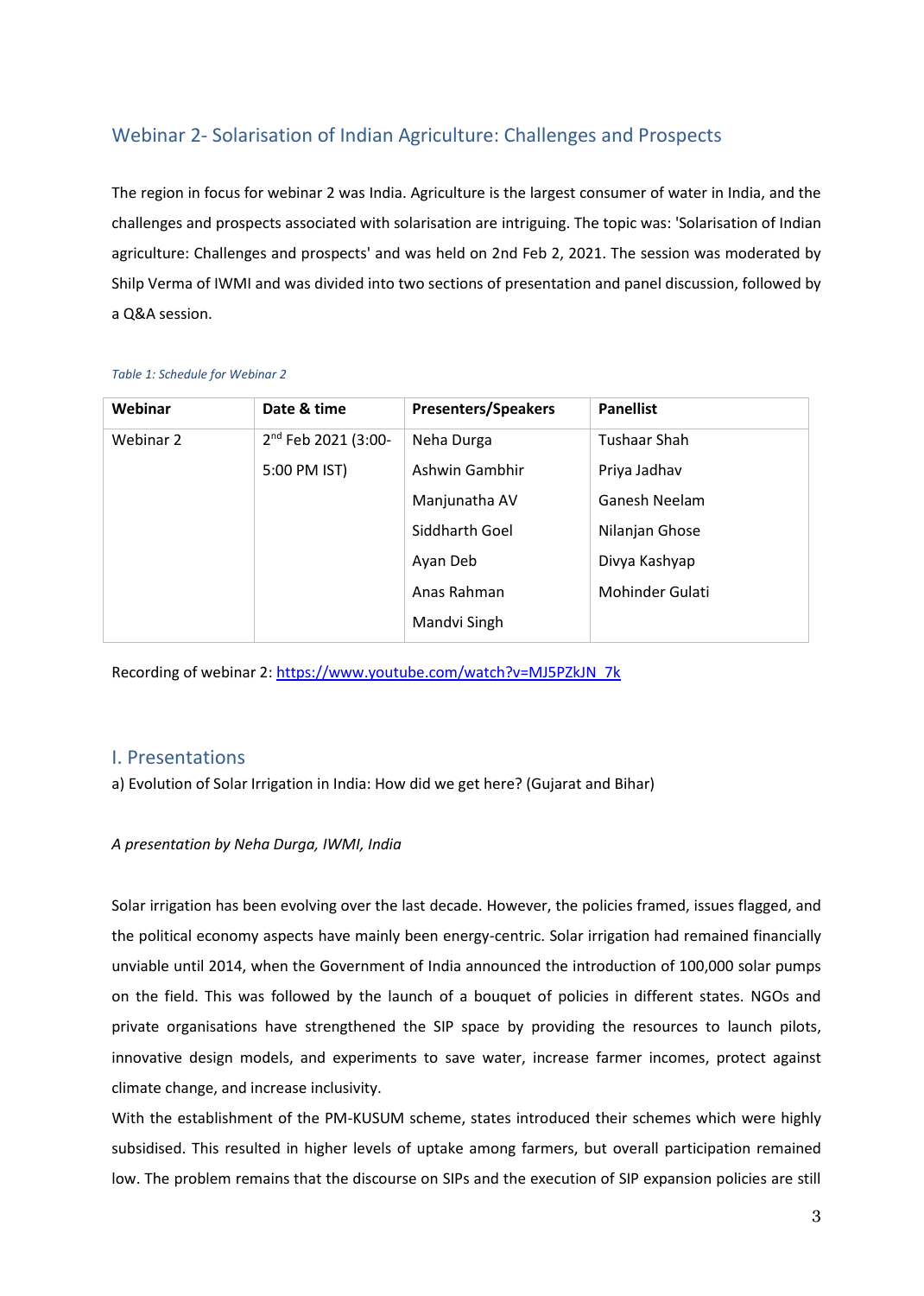focused on energy due to its high costs. More pilots, experiments, and research are required for the future development of solar irrigation in India. This must compulsorily incorporate ways to address groundwater concerns. Against the backdrop of declining costs of solar technologies, India has tremendous potential to frame policies that revolve around equity, efficiency, and sustainability. The need of the hour is to creatively design schemes considering different needs, pump systems, and objectives.

<span id="page-3-0"></span>

| SI no | <b>Question</b>                               | <b>Answer</b>                             |
|-------|-----------------------------------------------|-------------------------------------------|
| 1.    | Can we get the link for the study done on the | The paper will be soon published.         |
|       | Surya Raitha scheme?                          |                                           |
| 2.    | Any update on further scaling up of Surya     | KUSUM has now taken over.                 |
|       | Raitha to other feeders or places?            |                                           |
|       |                                               |                                           |
| 3.    | Is there any guideline/norm adopted by any    | Off-grid, pumps are not to be promoted in |
|       | of these states or even the KUSUM scheme      | the dark zone regions.                    |
|       | to look at water resources, especially        |                                           |
|       | groundwater, while                            |                                           |
|       | planning/identifying/prioritising feeder      |                                           |
|       | plans/pump infrastructures?                   |                                           |
|       |                                               |                                           |

b) Solar Irrigation Pilots and Experiments: Experience from States

This section included presentations by the following people:

- 1. **Ashwin Gambhir**, Prayas Energy Group, Mukhyamantri Saur Krushi Vahini Yojana (Maharashtra)
- 2. **Manjunatha** A.V., ISEC, Surya Raitha (Karnataka)
- 3. **Neha Durga**, IWMI, Dhundi Saur Urja Utpadak Sahakari Mandali and Catalysing Irrigation Service Markets in Bihar
- 4. **Siddharth Goel**, IISD, Solar BLDC Pumpsets Scheme (Andhra Pradesh)
- 5. **Ayan Deb**, Cini, Solar Irrigation in tribal Jharkhand
- 6. **Anas Rahman**, CEEW, Solar Irrigation Pumps in Chhattisgarh
- 7. **Mandvi Singh**, GIZ, Asset Utilization of Solar Pumps (Five States)

The presentation provided a rich overview of various solar irrigation schemes in the Indian States, including the challenges in implementation, unique features, and outcomes of various innovative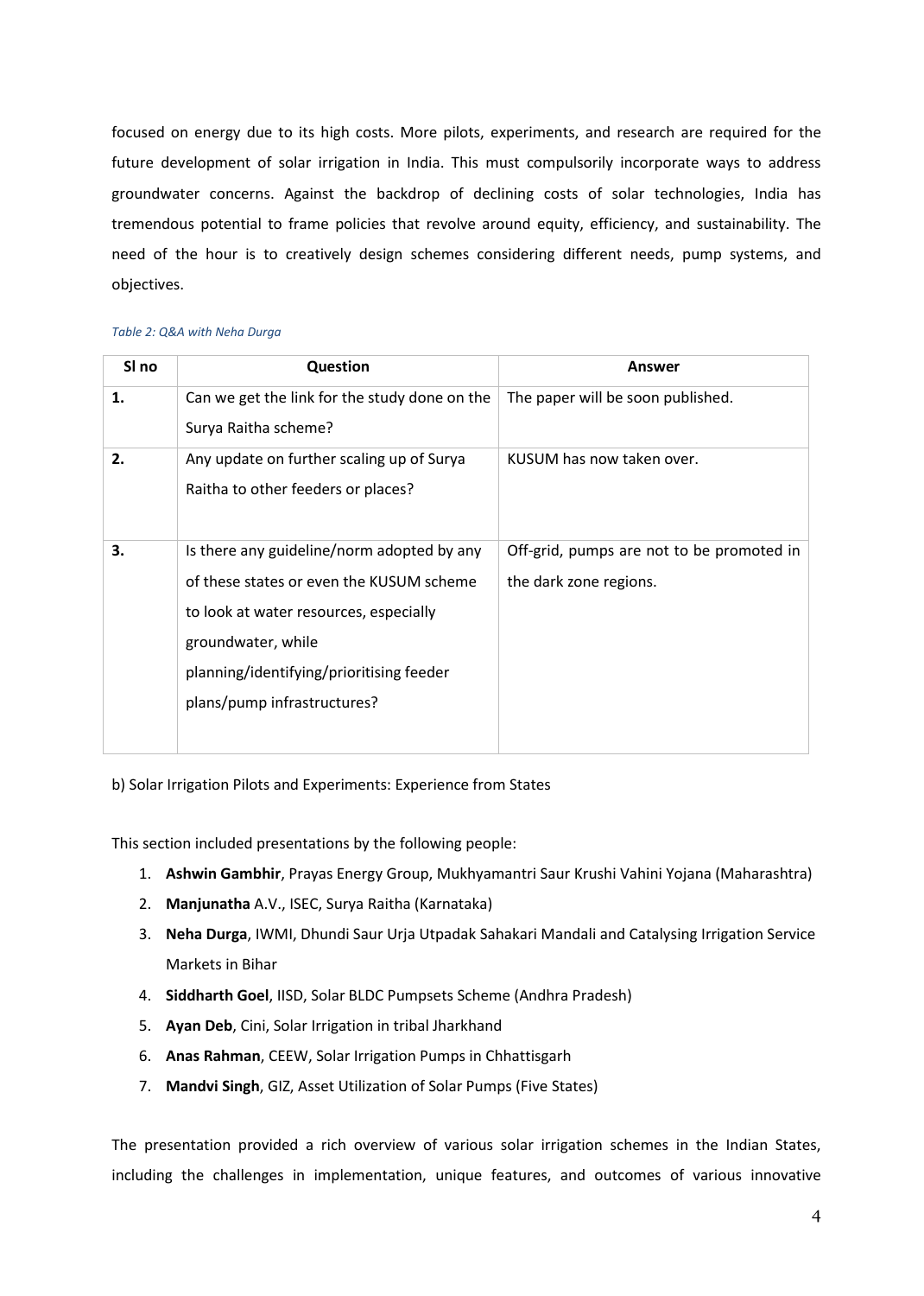interventions. The speakers also linked this with the possibility of the respective schemes being integrated with PM KUSUM.

**Ashwin Gambhir** covered the Saur Krushi Vahni Yojana in Maharashtra, which is a solar feeder scheme with an announced target of 5 GW. The success of the Saur Krushi Vahni Yojana scheme in high scalability and deployment can be attributed to the absence of upfront capital subsidy and Maharashtra's position as a pioneer in the solar feeder space. He concluded that the scheme could potentially be incorporated under component A of the PM KUSUM scheme.

**Manjunatha** spoke about the Surya Raitha scheme in Karnataka, which powered 310 pumps in 2018. It adopted the net metering concept to encourage the export of excess energy to the grid. A study revealed that the scheme effectively ensured an uninterrupted daytime power supply and benefitted farmers' livelihoods that shifted towards profitable mulberry and silk. Sharing the feeder benefits with nonscheme farmers resulted in a bit of reduction in groundwater abstraction, which was supposed to have fallen due to the limited number of pumping hours. This is a concern for many schemes in other states as it increases subsidy outlay. There must be some strategy to separate the supply to non-beneficiaries of the system.

**Neha Durga** presented on the solar irrigation experiments in Gujarat and Bihar. An innovative model was introduced in Dhundi (Dhundhi Saur Urja Utpadak Sahakari Mandali), under which a cooperative of 9 farmers gave up electrical pump connections and switched to SIPs. The pilot positively impacted farmers' incomes, allowing them to earn from agriculture and the sale of excess power to the local DISCOM. This paved the way for introducing the SKY scheme, which was designed to provide an Evacuation Based Incentive (EBI) and a Feed-in Tariff (FiT). 50% of farmers earn a net positive income from the sale of electricity even after repayment of the SKY loan, which is an early indicator of its success. The case of Bihar highlights the formation of irrigation service markets (Chakhaji Experiment). The financial model (flat rate-rigging) encouraged farmers to sell irrigation through pipelines. This resulted in the cultivation of the Chakhaji vegetable and a new crop due to the reduced cost of irrigation, increase in the total cultivated area, and Gross Value Addition. Thus, rigorously designed financial models can create schemes that reduce burdens on DISCOMs while making farmers better off.

**Siddarth Goel** provided insights from the Solar BDLC (Brush Less Direct Current) pump-sets Scheme in Andhra Pradesh. It is a grid-connected scheme formed to reduce electricity load for DISCOMs. He mentioned that the primary challenge was the absence of grid power as the pumps solely ran on solar energy, the solution for which involves off-grid pump use. However, the scheme was not scaled up as the government focused on centralising solar plants under Component A of PM-KUSUM. Secondly, the concern regarding the willingness of farmers to financially contribute to Component C has increased the preference for Component A**.** Nevertheless, this is a shining example for other states to derive learnings as net metering incentives and FiT worked and boosted farmers' earnings.

5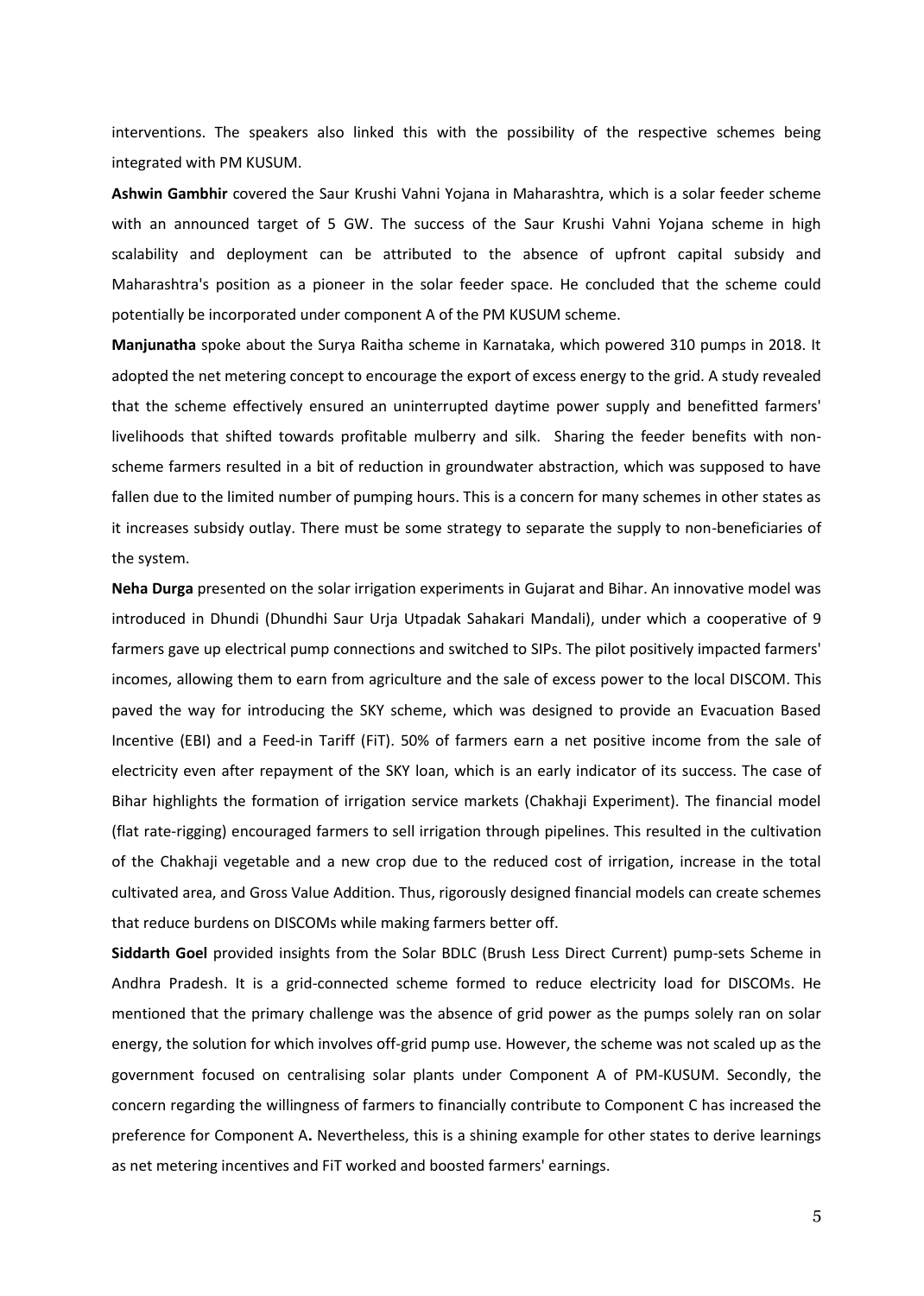**Ayan Deb** illustrated the case of 'Sustain Plus' in Jharkhand and Orissa. SIPs accelerated the increase in income as the scheme reduced recurring costs and increased command area. Inclusivity, combining precision farming with SIPs, and utilising the local capabilities of vendor partners (who helped gain access to government subsidies) have been instrumental in the success of this intervention. The PM KUSUM scheme has set a target of installing 10,000 SWP under Component B. Farmers received handholding support to apply for the scheme and were trained in Operation and Maintenance. However, the delay in installation caused by agencies from outside the state and poor inter-departmental convergence to implement SIPs and precision farming are the issues that must be tackled.

**Anas Rahman** gave a snapshot of the Saur Sujala Scheme. It installed off-grid solar pumps and is now a permanent scheme that will continue despite PM KUSUM's advent. The reasons behind the scheme emerging as the most successful in the country are solid political support, targeting of tribal districts, and channelling CREDA's extensive solar experience**.** A barrier to the implementation of PM KUSUM Component B is centralised tendering, which Saur Sujala Yojana has overcome in the form of decentralised execution at the district level. However, the common concern which echoes in all solar irrigation schemes, to which this one is no exception, is neglecting groundwater sustainability. This is putting Chhattisgarh on the same path as scarce groundwater states in the north and west and is another challenge that PM KUSUM must deal with while ensuring equity and efficiency.

Mandvi presented the preliminary results of a study to determine learnings from state solar water pump schemes in the context of asset status and maintenance. It captured the experiences of Uttar Pradesh, Rajasthan, Tamil Nadu, and Odisha. The interim survey data analysis, which covered 360 SWPs, shows very little farmer awareness regarding basic maintenance practices as solar panels are rarely cleaned. Almost half of the pumps have broken down since installation, and there are massive delays in repair, especially in Rajasthan, where such instances are the highest. Farmers are also unaware of the free 5 year maintenance contract. Although SWPs have reduced diesel pump use by 75% in Orissa and 25% in Uttar Pradesh, more concrete feedback will be collected from farmers, vendors, and nodal agencies to derive the complete picture. This suggests that there are significant gaps in farmer knowledge and delivery of after-sales and repair services. In terms of asset utilisation, farmers can efficiently operate SWPs but can be limited by inadequate pump size and fragmented landholdings.

| SI no | <b>Question</b>                            | Answer                                          |
|-------|--------------------------------------------|-------------------------------------------------|
|       | Do you think there is merit in combining a | Ashwin Gambhir: In<br>Maharashtra,<br>the       |
|       | scheme like Punjab's 'Paani Bachao Paisa   | average cost of supply is Rs 4.5-5/kWh while    |
|       | Kamao' Scheme with the solar feeder        | solar at the same 11/33 kV level is Rs 3.1-3.3. |
|       | program to incentivise efficient use of    | Thus, a saving of 1.4-1.6 Rs/kWh; this actual   |

#### <span id="page-5-0"></span>*Table 3: Q&A with experts*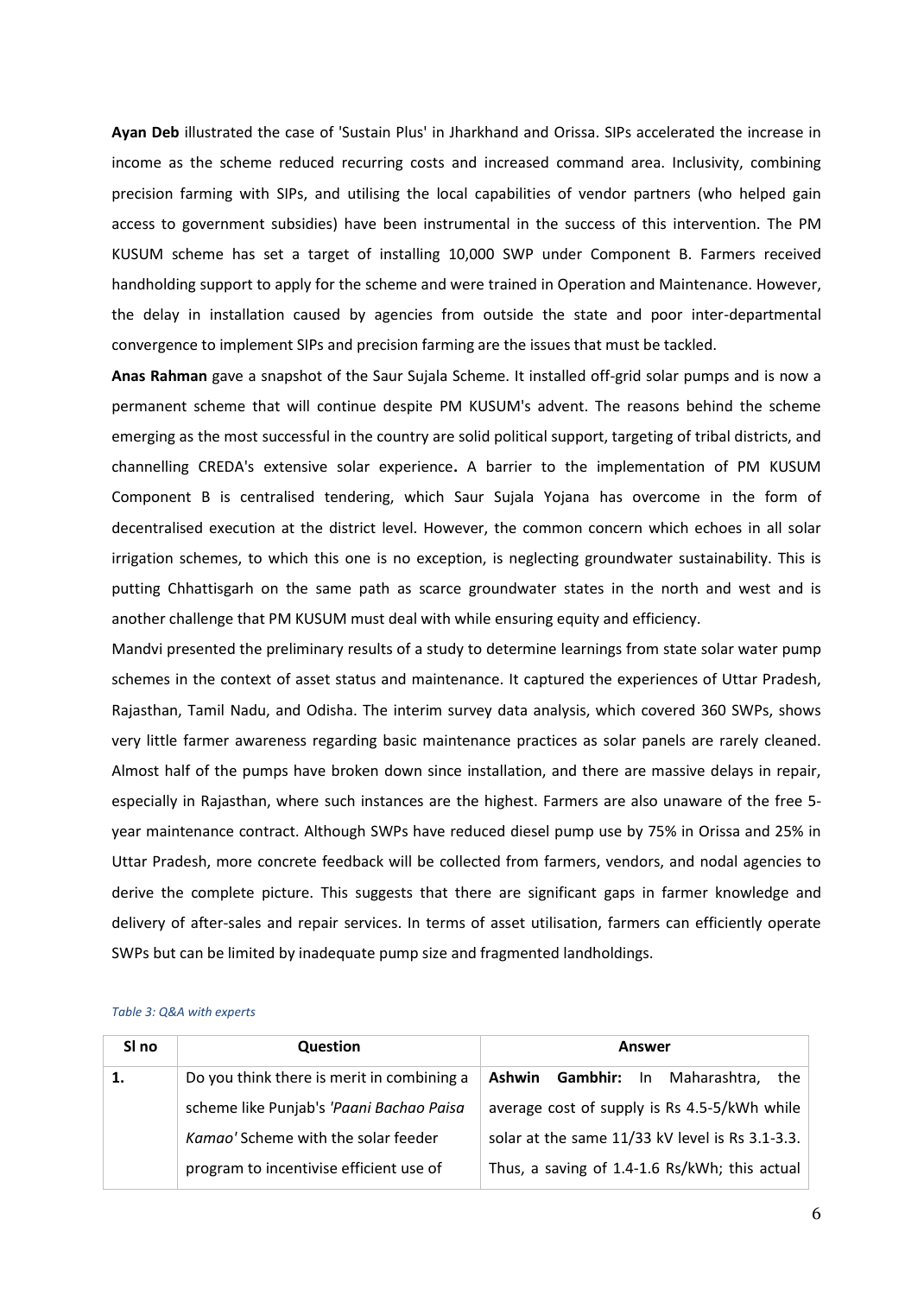| 2. | groundwater?<br>Under the feeder level solarisation, how                                                                                                                        | savings (no additional budget subsidies) can<br>discretion<br>the<br>of<br>State<br>used<br>at<br>be<br>Government/DISCOM to share with farmers<br>incentivise<br>them<br>for<br>and<br>drip<br>irrigation/metering/efficient motors or just a<br>direct financial transfer.<br>Ashwin Gambhir: Off-grid pumps will only be |
|----|---------------------------------------------------------------------------------------------------------------------------------------------------------------------------------|-----------------------------------------------------------------------------------------------------------------------------------------------------------------------------------------------------------------------------------------------------------------------------------------------------------------------------|
|    | does the DISCOM or other implementing<br>agency ensure that farmers will not opt<br>for Off-grid solar pumps under the<br>Component-B that are connected to the<br>same feeder? | in areas where there is no grid.                                                                                                                                                                                                                                                                                            |
| 3. | Ashwin,<br>what<br>the<br>impact<br>was<br>on<br>consumptive water use of crops after the<br>solar feeder program?                                                              | Ashwin Gambhir: It won't be any different<br>from the earlier baseline since the hours of<br>supply are the same 8 hours, though much<br>more reliable and in the daytime with<br>reduced<br>for<br>the<br>DISCOM/State.<br>costs<br>DISCOMs have mentioned that once-reliable<br>supply is given, water use goes down.     |
| 4. | How are the energy efficiency measures<br>of pump-sets considered in view during<br>the feeder solarisation?                                                                    | This is not explicitly considered right now but<br>can easily be considered part of sharing<br>benefits/incentives for more efficient pumps.                                                                                                                                                                                |
| 5. | Will oversizing pumps under Surya Raitha<br>not dissuade the DISCOMs from<br>implementing this on a large scale?                                                                | Not at all, as this will not affect their irrigation<br>water use/demand. Incremental<br>improvement in energy use will be there<br>compared to the earlier situation about Surya<br>Raitha.                                                                                                                                |
| 6. | What is the plan for Surya Raitha vis-a-vis<br>the KUSUM scheme? Has the efficiency of<br>the solar IP sets under the Surya Raitha<br>Scheme been studied?                      | The pump efficiency increased from 0.25 to<br>0.50. The state plans to replicate the Surya<br>Raitha business model in other parts of<br>Karnataka under central and state support to                                                                                                                                       |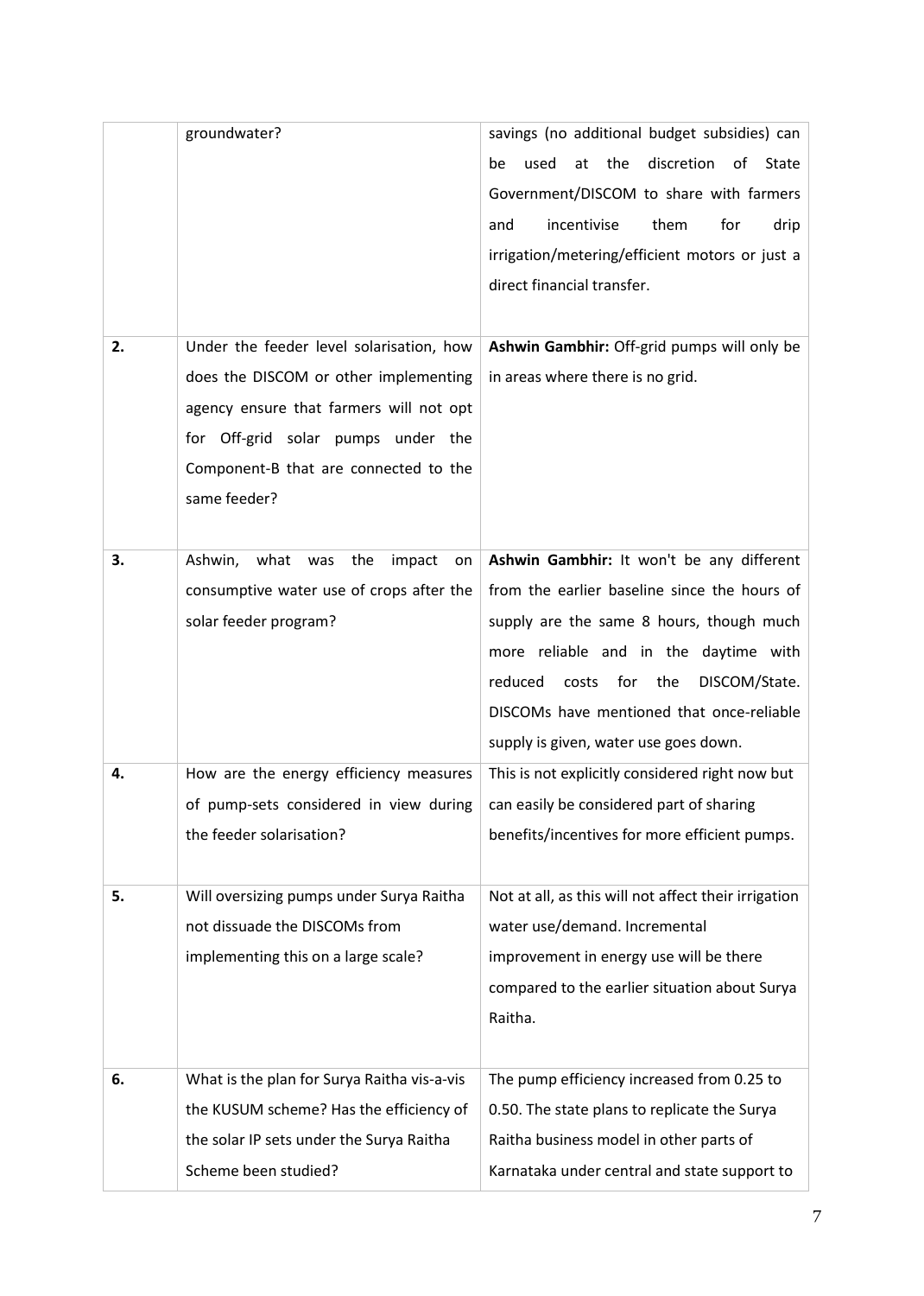|     |                                           | reduce the farm subsidy burden and promote      |
|-----|-------------------------------------------|-------------------------------------------------|
|     |                                           | water/energy use efficiency.                    |
|     |                                           |                                                 |
| 7.  | How is water selling changed after        | Manjunatha: Water selling has increased due     |
|     | solarisation? How about the scaling up?   | to continuous power, promoting equity and       |
|     |                                           | efficiency. Karnataka is promoting the Surya    |
|     |                                           | Raitha model. Only individual farmers are       |
|     |                                           | adopting but not on a big scale like Surya      |
|     |                                           | Raitha.                                         |
|     |                                           |                                                 |
| 8.  | What is the capacity design for the PV    | Siddharth Goel: DISCOM has made this            |
|     | panel under the BLDC scheme?              | statement based on an internal calculation.     |
|     | Surprisingly, in 2 years, DISCOMs have    | They accounted for these using different        |
|     | recovered the subsidy.                    | kinds of estimations, reduced TDC losses,       |
|     |                                           | lower supply costs due to early injection of    |
|     |                                           | power into the grid and reduced subsidy         |
|     |                                           | outflows. An external agency may not have       |
|     |                                           | evaluated the analysis. We would need to        |
|     |                                           | reach out to DISCOM and acquire further         |
|     |                                           | information on this.                            |
|     |                                           |                                                 |
| 9.  | In AP, in the case of the BLDC scheme,    | Siddharth Goel: 3 or 5 HP<br>pumps were         |
|     | were the AC pumps owned by farmers,       | replaced by the exact size of BLDC pumps.       |
|     | retained by the farmers, or did they have | Estimations and field visits were informally    |
|     | to give them away?                        | conducted, and 90% of farmers were happy        |
|     |                                           | with the pumps. No survey was done on           |
|     |                                           | retention rates of pumps by farmers. The        |
|     |                                           | main challenge is honouring maintenance         |
|     |                                           | contracts by developers, so some pumps          |
|     |                                           | remain unutilised as components have not        |
|     |                                           | been replaced.                                  |
|     |                                           |                                                 |
| 10. | Who are these system integrators, and     | Anas Rahman: System Integrators are private     |
|     | how were they trained themselves? Are     | companies, primarily local entrepreneurs.       |
|     | they farmers themselves or private        | Their function is to get pumps, controllers and |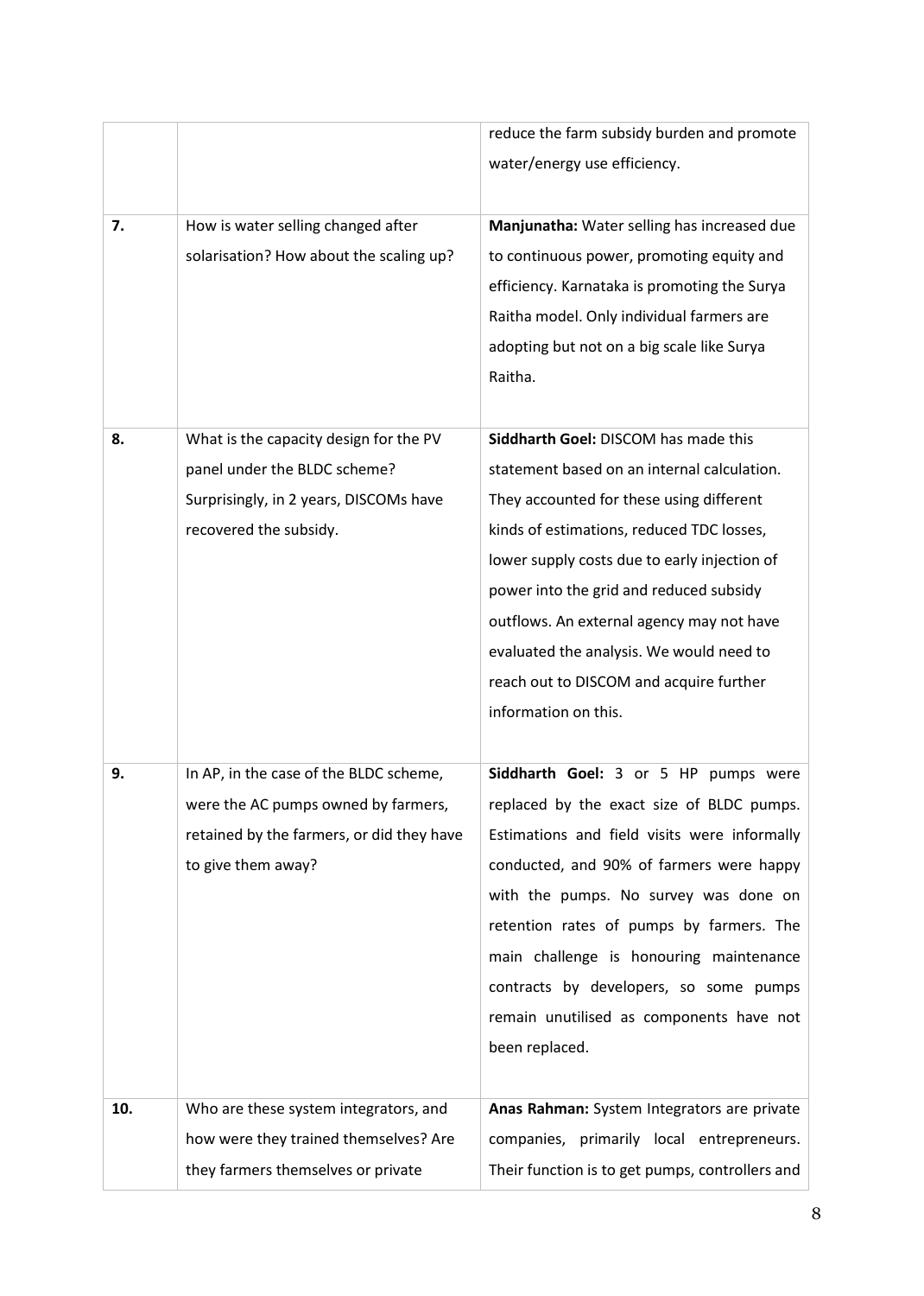| 11. | companies?<br>What do we call a 'micro solar pump'? Is it                                                                                                                                                                                                                                                                               | panels and offer one whole package. Usually,<br>they get the basic technical details from<br>various sources like electrical engineers, other<br>integrators etc.<br>Solar micro pumps are those categorised as 1                                                                                                                                                                                                                                                                                      |
|-----|-----------------------------------------------------------------------------------------------------------------------------------------------------------------------------------------------------------------------------------------------------------------------------------------------------------------------------------------|--------------------------------------------------------------------------------------------------------------------------------------------------------------------------------------------------------------------------------------------------------------------------------------------------------------------------------------------------------------------------------------------------------------------------------------------------------------------------------------------------------|
|     | about power, flow rate or other criteria?                                                                                                                                                                                                                                                                                               | HP or less. Many innovations are happening<br>in this space. They are quite suitable for small<br>land plots, horticulture crops etc.                                                                                                                                                                                                                                                                                                                                                                  |
| 12. | Noting how shallow agro-well success in<br>Lanka<br>significant<br>Sri<br>has<br>led<br>to<br>deforestation (thus undermining other<br>services),<br>should<br>policy<br>ecosystem<br>messages consider broader agroecological<br>conditions where significant trade-offs in<br>land use may exist?                                     | Very pertinent point. The state I work in,<br>Chhattisgarh, is a heavily forested area. The<br>solar pumps have taken irrigation into forest<br>Whether this<br>villages.<br>is<br>resulting<br>in.<br>deforestation, I can't say for sure. On the<br>other hand, the use of pumps is being<br>diversified now. Here, the forest department<br>has used it for recharging waterholes and<br>plantation works.                                                                                          |
| 13. | Punjab<br>dark zone when<br>was<br>not a<br>free/subsidised electrification started in<br>the 70s. Solar irrigation seems to be<br>technically 'free'- for the user. What<br>arguments are being put forth to suggest<br>this will not/does not go the NW India<br>way, especially as we see states like<br>Chattisgarh taking a surge? | Rahman:<br><b>This</b><br>discussion<br>Anas<br>is<br>not<br>happening currently. CREDA is only focused<br>on installing the pumps, and the policymakers<br>at the state level are not attentive to the<br>water Energy Food nexus concerns. At<br>present, the groundwater levels are good, but<br>there are no measures to control water<br>usage. Hence, if this rate of heavily subsidised<br>solar pumps continues, then Chhattisgarh<br>may also go down the same path as Punjab<br>and Haryana. |
| 14. | Is there any documentation on the Solar<br>BLDC Pump sets scheme?                                                                                                                                                                                                                                                                       | Siddarth Goel: TERI and IISD are currently<br>working to document a case study on Andhra<br>Pradesh's implementation of solar pumps,                                                                                                                                                                                                                                                                                                                                                                   |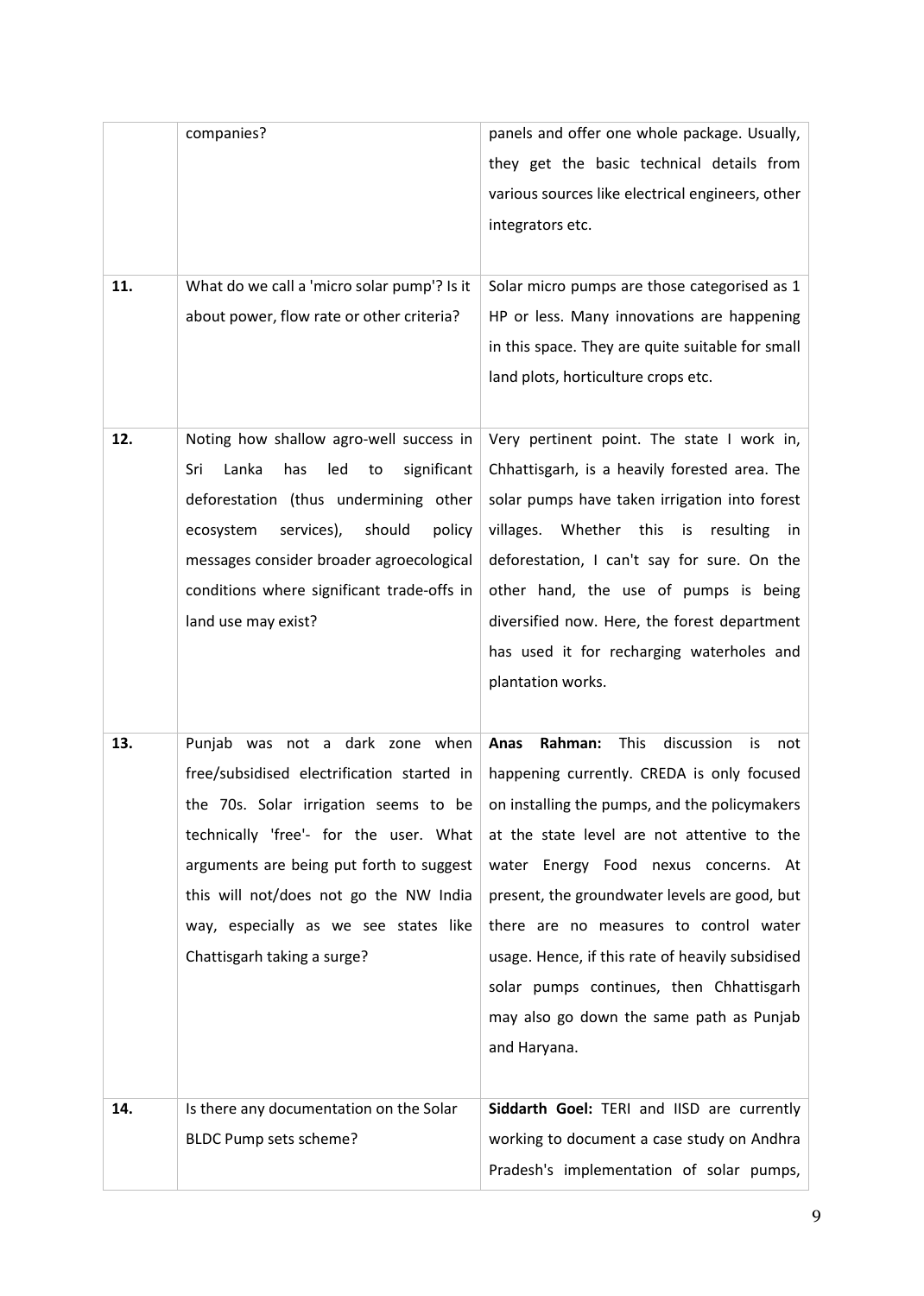|     |                                                                                                                                                                                                                                      | including the BLDC pump-sets scheme. The<br>case studies are likely to be available in<br>March.                                                                                                      |
|-----|--------------------------------------------------------------------------------------------------------------------------------------------------------------------------------------------------------------------------------------|-------------------------------------------------------------------------------------------------------------------------------------------------------------------------------------------------------|
| 15. | there<br>any documentation<br>the<br>on<br>ls.<br>Scheme in Chhattisgarh?                                                                                                                                                            | Rahman:<br>No, there<br>hasn't<br>Anas<br>been<br>documentation yet. There is an impact<br>assessment report by NABCONS consultancy.<br>But it is not available for public consumption.               |
| 16. | Can you please share the complete asset<br>condition and utilisation report?                                                                                                                                                         | Mandvi Singh: So far, we have surveyed<br>around 450 farmers, and the target is 935<br>farmers, so only by April we can share interim<br>results, but the entire project will take some<br>more time. |
| 17. | Yes, the assessment of carbon footprint is<br>essential. But then it has to be done for<br>the entire life cycle, including during the<br>production of solar panels. For the latter,<br>it is the highest among all energy sources. | Aditi Mukherji:<br>Can you share your source that solar has the<br>highest life cycle carbon emissions? Would<br>you please email at a.mukherji@cgiar.org                                             |

c) Solarizing India's Irrigation: Can PM-KUSUM live up to its promise?

#### *A presentation by Abhishek Jain, CEEW*

Components A and C of PM KUSUM were discussed in detail from the angle of challenges in implementation and what we must be paying attention to here forth.

#### **Component A**

Poor interdepartmental coordination within the state can be resolved by allocating the responsibility of the implementation to state renewable energy agencies as is being done in Punjab and Rajasthan.

As many states have already contracted sufficient power and have fulfilled their Renewable Purchase Obligations (RPOs), Component A is no longer attractive.

On the other hand, farmers face difficulties in sourcing equity, as banks refuse to accept agricultural land as collateral for non-agricultural purposes for which RBI needs to intervene.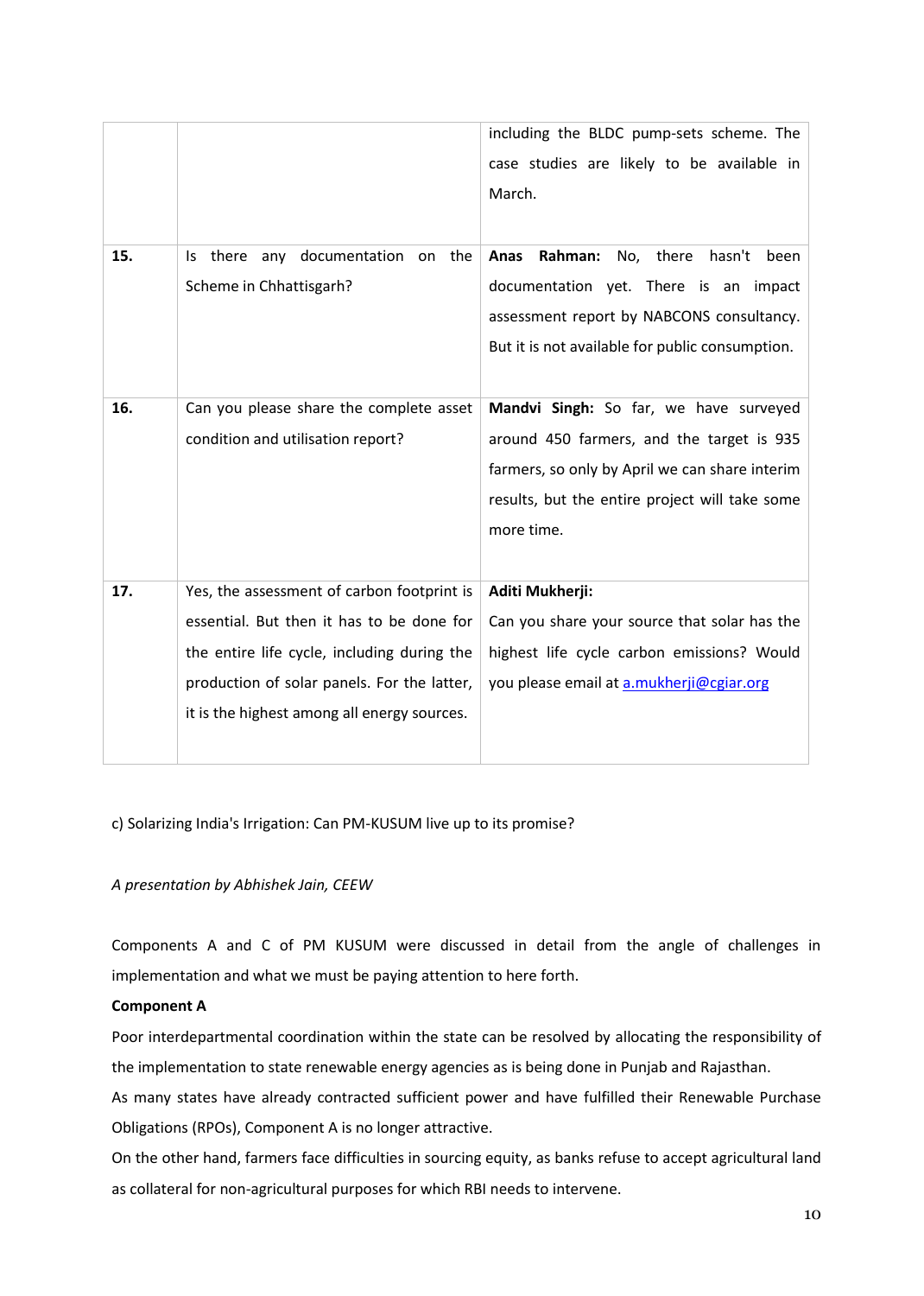#### **Component C**

In states with low power costs and reliable power supply, farmers do not opt for the scheme as they want to put in zero investment and receive a solar pump, which will be owned by the DISCOMs who need to give additional incentives to save water. Alternatively, this will result in water selling and not electricity selling, which is economically unviable.

DISCOMs weak financial capacity prevents them from acquiring loans to segregate feeders and renders them unable to implement KUSUM C.

The top three takeaways are:

Takeaway 1: Demand-driven measures such as FiT to remunerate farmers will encourage their participation in the scheme.

Takeaway 2: A thorough understanding of incentives from the perspectives of farmers, DISCOMs and developers are required for scaling up. Iteration is the key to getting it right. Pump size, targeting, utilisation of the asset and water-saving must be adequately addressed before introducing a scheme. Take away 3: With Component C now solarising at the feeder level and having better incentives for DISCOMs to increase their returns, Component A must adopt timely measures to remain competitive.

| SI no | Question                               | <b>Answer</b>                                    |
|-------|----------------------------------------|--------------------------------------------------|
| 1.    | Thanks for sharing your views. Under   | I do agree. This had been highlighted even when  |
|       | PM-KUSUM, substantial scaling-up of    | the scheme had come out. Now, on-ground          |
|       | SIP at the individual farmer level     | experiences are only confirming the same.        |
|       | might never happen as they share       |                                                  |
|       | about 40% of the cost. Even the pilot- |                                                  |
|       | adoption<br>has<br>scale<br>happened   |                                                  |
|       | because of full government subsidy;    |                                                  |
|       | an example is South Gujarat. So, the   |                                                  |
|       | programme design itself has flaws.     |                                                  |
|       |                                        |                                                  |
| 2.    | Do you think component A would be      | It's the other way around, as I said. The feeder |
|       | a better business model for scaling up | solarisation part of KUSUM C is more attractive  |
|       | than Component C?                      | for the DISCOMs than component A.                |
|       |                                        |                                                  |

#### <span id="page-10-0"></span>*Table 4:Q&A with Abhishek Jain*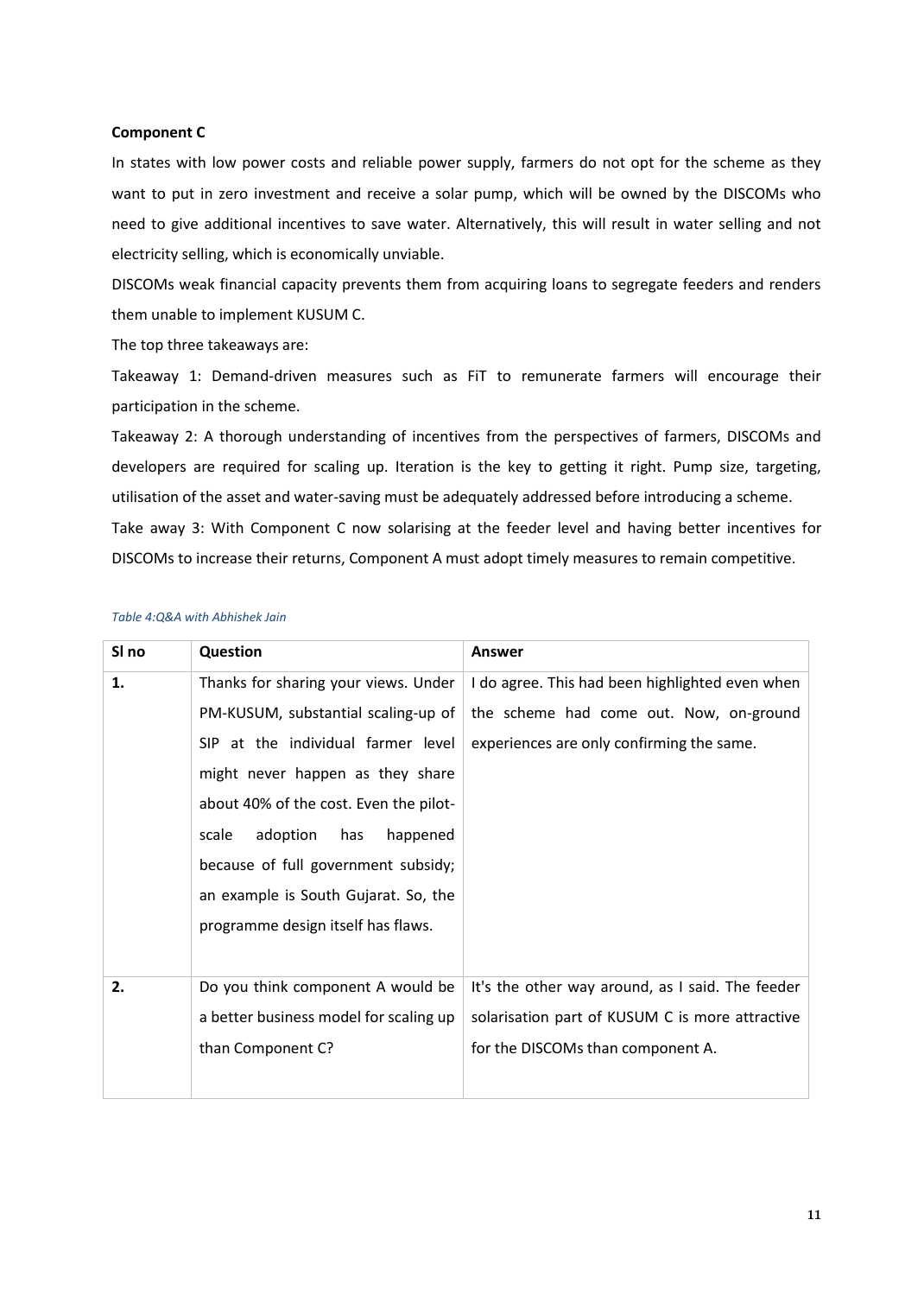#### <span id="page-11-0"></span>II. Panel Discussion: Key Policy Lessons for PM-KUSUM and Way Forward

#### 1. Comparison of Electricity Supply for Irrigation Pumps – Grid-Based and Solar Photovoltaic

#### *Priya Jadhav from CTARA was a distinguished panellist for this session.*

Priya drew a comparison of the economic and environmental costs between off-grid pumps and gridconnected agricultural feeders. This helped answer the question on the determinants of these costs, which are the following:

Seasonality of Irrigation /Pumping Hours: The results of the study by CTARA in Maharashtra show that there is a threshold point for pumping hours that determines whether the cost associated with different pump sizes is economically viable or not. On average, solar PV pumps are more economical for users with longer pump hours.

Infrastructure conditions, the locational value of the pump and energy consumption patterns matter. This depends on the amount of energy transmission back to the grid, land costs to situate feeders near agricultural areas and economy of scale in solar PV plants.

The monetary value of energy-saving must be set high enough to incentivise water saving. Farmers are shifting from one irrigation practice to the other changes the operational head of the pump, which is highly expensive for solar PV pumps. Additional costs are incurred when investing in the irrigation system. Net-metering should therefore incentivise water savings*.* 

| SI no | Question                                   | <b>Answer</b>                                 |
|-------|--------------------------------------------|-----------------------------------------------|
| 1.    | Nice comparison. However, I would          | Net-zero carbon emissions in all sectors is a |
|       | like to highlight that the lifetime of the | worthy goal by itself; the question is net-   |
|       | cheap solar pumps (basically the solar     | zero also harmful in terms of water? RE is    |
|       | panels) available these days cannot be     | the future, all said and done, the climate    |
|       | more than ten years, in fact even          | change imperative is way too urgent. Very     |
|       | lesser. Further, installing them in        | interesting about the solar pumps lifetime.   |
|       | Marathwada<br>Vidarbha<br>that<br>and      | Aditi, do you mean solar PV pumps result in   |
|       | groundwater<br>scarcity<br>experience      | more water extraction?                        |
|       | during the Rabi (winter) season, is a      |                                               |
|       | waste of public money. Your data on        |                                               |
|       | pumping hours confirm the same.            |                                               |
|       |                                            |                                               |

#### <span id="page-11-1"></span>*Table 5:Q&A with Priya Jadhav*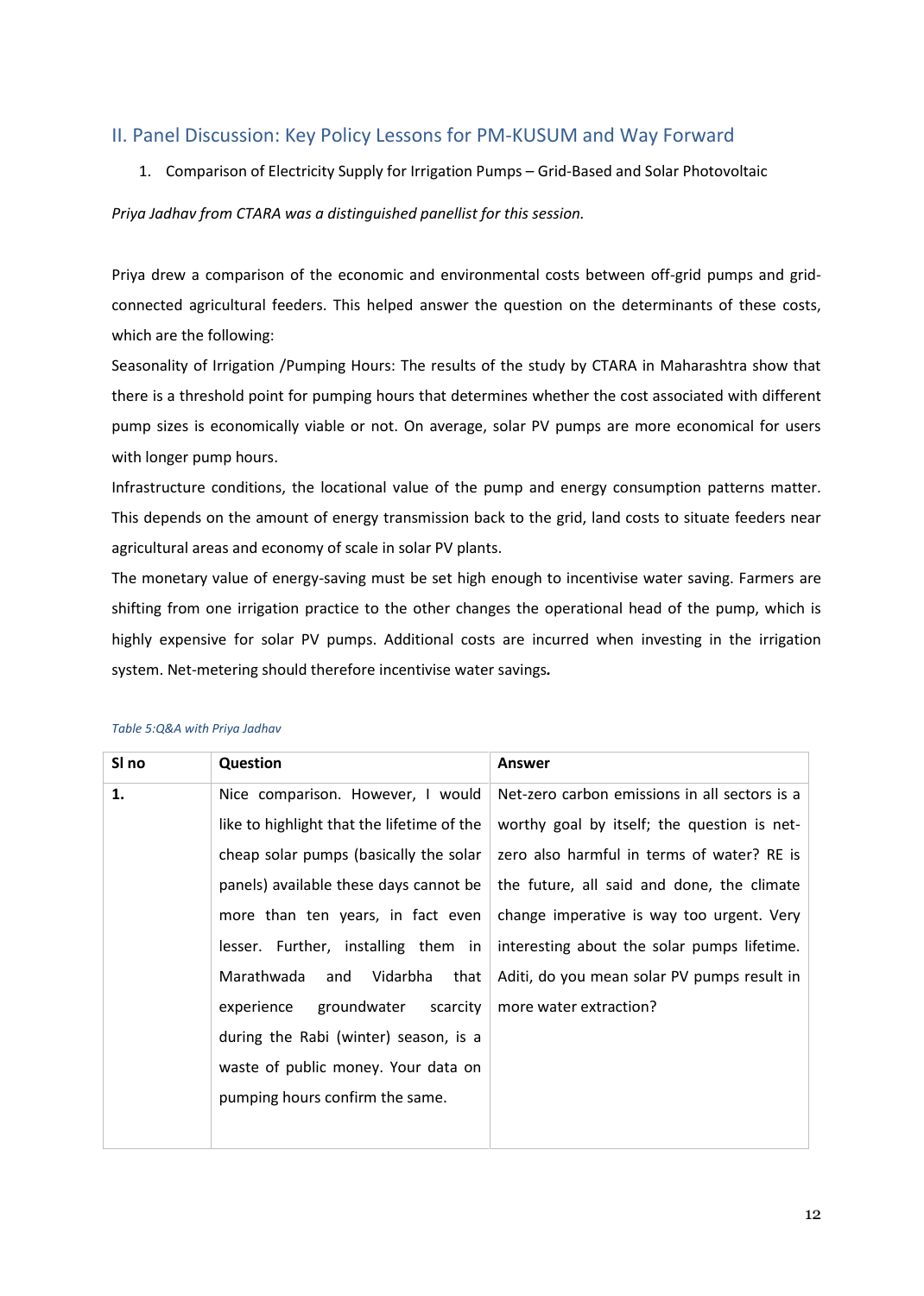2. What are the lessons that PM KUSUM can draw from all experiences and experiments of different states? What are the significant gaps that must be addressed for effective delivery of PM KUSUM?

This session included the following panellists:

*Tushaar Shah from IWMI, Priya Jadhav from CTARA, Ganesh Neelam from TATA Trusts/Cini, Nilanjan Ghose from GIZ India, Divya Kashyap from SDC India and Mohinder Gulati from World Bank.*

**Tushaar Shah:** The pressing issue that India continues to face is the difficulty in metering powering supply. Flat tariffs, zero costs and subsidies are the roots of the Indian groundwater crisis. It is essential to revisit the experiences of all the states, especially Chhattisgarh, to understand farmers' responses to good quality daytime supply in terms of evacuation, energy consumption and water use.

**Mohinder Gulati:** He agreed with the points that Tushaar Shah raised and stressed that the Water-Energy-Food nexus is a political economy issue. A deep understanding of the role of local agencies is necessary to design suitable schemes that will work. The electricity price must encourage farmers to shift to electricity selling from water selling. KUSUM must introduce financial instruments such as collateralising solar pumping systems and protecting farmers against the risk of non-payment by DISCOMs. KUSUM C particularly has the potential to reduce political and commercial risk of power supply. Therefore, the conversion of farmers from consumers/beneficiaries of subsidies to producers of power is the cog in the engine of the WEF nexus.

**Ganesh Neelam:** A renewable energy shift in agriculture is vital. During this transition, it is essential to consider the well-being of small and marginal farmers. KUSUM C should focus on community or collective targeting and not just on individual pump systems.

**Divya Kashyap:** KUSUM should aim to transition to renewable energy and function as water and agricultural scheme, which is social and gender-inclusive. Given that subsidies are not sustainable in the long term, KUSUM must explore financial models to price energy and water optimally.

**Nilanjan Ghose:** Convergence of different schemes from the central and state governments is vital for the smooth implementation of all components of KUSUM.

Overall, the panellists found the discussions incredibly insightful, rich and stimulating. It enabled them to understand the innovative interventions in different states and how each state can draw from each other's experiences. The dissemination and learnings from across India at a common venue was highly appreciated. Institutional arrangements, local capacity, design alternatives and farmer responses will be the key factors to be incorporated as a way forward for the effective implementation of KUSUM.